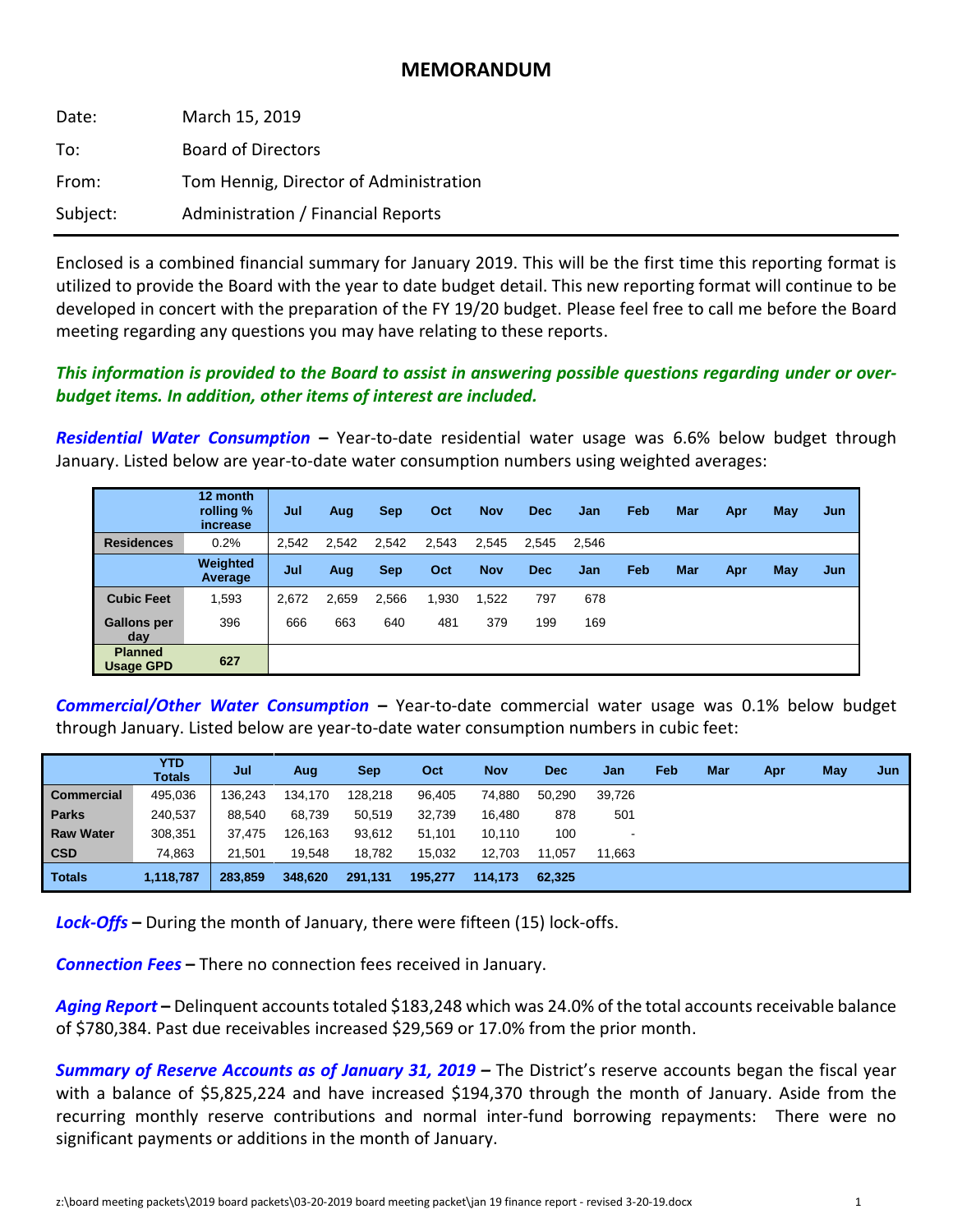### *Reserve Fund Balances*

| <b>Reserve Descriptions</b>                     | <b>Fiscal Yr Beg</b><br><b>Balance</b><br><b>July 1, 2018</b> | <b>YTD Collected &amp;</b><br><b>Interest Earned</b> | <b>YTD Spent</b> | <b>Period End</b><br><b>Balance</b><br>Jan 31, 2019 |
|-------------------------------------------------|---------------------------------------------------------------|------------------------------------------------------|------------------|-----------------------------------------------------|
| Water Capital Replacement (200-2505)            | 1,375,775                                                     | 116,395                                              | (68, 262)        | 1,423,908                                           |
| Sewer Capital Replacement (250-2505)            | 2,745,922                                                     | 176,854                                              | (85,900)         | 2,836,876                                           |
| Drainage Capital Replacement (260-2505)         | 108,771                                                       | 19,482                                               | (0)              | 128,613                                             |
| <b>Security Capital Replacement (500-2505)</b>  | 121,869                                                       | 29,310                                               | (9,768)          | 141,411                                             |
| Admin Capital Replacement (xxx-2505-99)         | 87,096                                                        | 34                                                   | (0)              | 87,130                                              |
| Sewer Capital Improvement Connection (250-2500) | 4,134                                                         | 22                                                   | (0)              | 4,157                                               |
| Capital Improvement (xxx-2510)                  | 349,075                                                       | 17,175                                               | (4,984)          | 361,266                                             |
| <b>Water Supply Augmentation (200-2511)</b>     | 1,744,938                                                     | 37,167                                               | (13, 886)        | 1,768,219                                           |
| <b>WTP Construction Fund Reserve (200-2513)</b> | (702, 387)                                                    | 78,056                                               | (90, 797)        | (715, 129)                                          |
| Security Impact Fee Reserves (500-2513)         | (9,969)                                                       | 0                                                    | (54)             | (10, 023)                                           |
| <b>Total Reserves</b>                           | 5,825,224                                                     | 468,022                                              | (273, 652)       | 6,026,428                                           |

## *Inter-fund Borrowing Balances*

This report has been modified to represent changes in the principle balance and interest paid.

| <b>Inter-fund Borrowing</b>              | <b>Beg Principal</b><br><b>Balance</b><br><b>July 1, 2018</b> | <b>YTD Interest</b><br>Paid | <b>YTD</b><br><b>Principal</b><br><b>Repayment</b> | <b>Principal</b><br><b>Balance as of</b><br>Jan 31, 2019 |
|------------------------------------------|---------------------------------------------------------------|-----------------------------|----------------------------------------------------|----------------------------------------------------------|
| Sewer Loan to WTP Construction Fund      | 996,749                                                       | (9,620)                     | (70, 312)                                          | 926,437                                                  |
| <b>WSA Loan to WTP Construction Fund</b> | 332,250                                                       | (3,207)                     | (23, 450)                                          | 308,800                                                  |
| N. Gate Security Loan from Drainage Fund | 40,367                                                        | (354)                       | (11, 418)                                          | 28,949                                                   |
| <b>Total Inter-fund Borrowing</b>        | 1,369,366                                                     | (13, 181)                   | (105,180)                                          | 1,264,186                                                |

## *Financial Items of Note*

On February 1, 2019, RMCSD received a payment of \$397,614 from the County of Sacramento related to the 2018-2019 Teeter assessment. We are working with the County of Sacramento to determine the timing of the remaining payments

*Budget to Actual Comparison Details (year-to-date through January 31, 2019)*

#### *Revenues***:**

**Water Charges,** year-to-date, are *below* **budget \$37,691 or (0.03%)**

**Sewer Charges,** year-to-date, are *above* **budget \$800 or 0.001%**

**Drainage Charges,** year-to-date, are **below budget \$1,180 or (0.008%)**

**Solid Waste Charges,** year-to-date, are *above* **budget \$3,499 or 0.008%**

**Security Charges,** year-to-date, are *above* **budget \$529 or 0.001%**